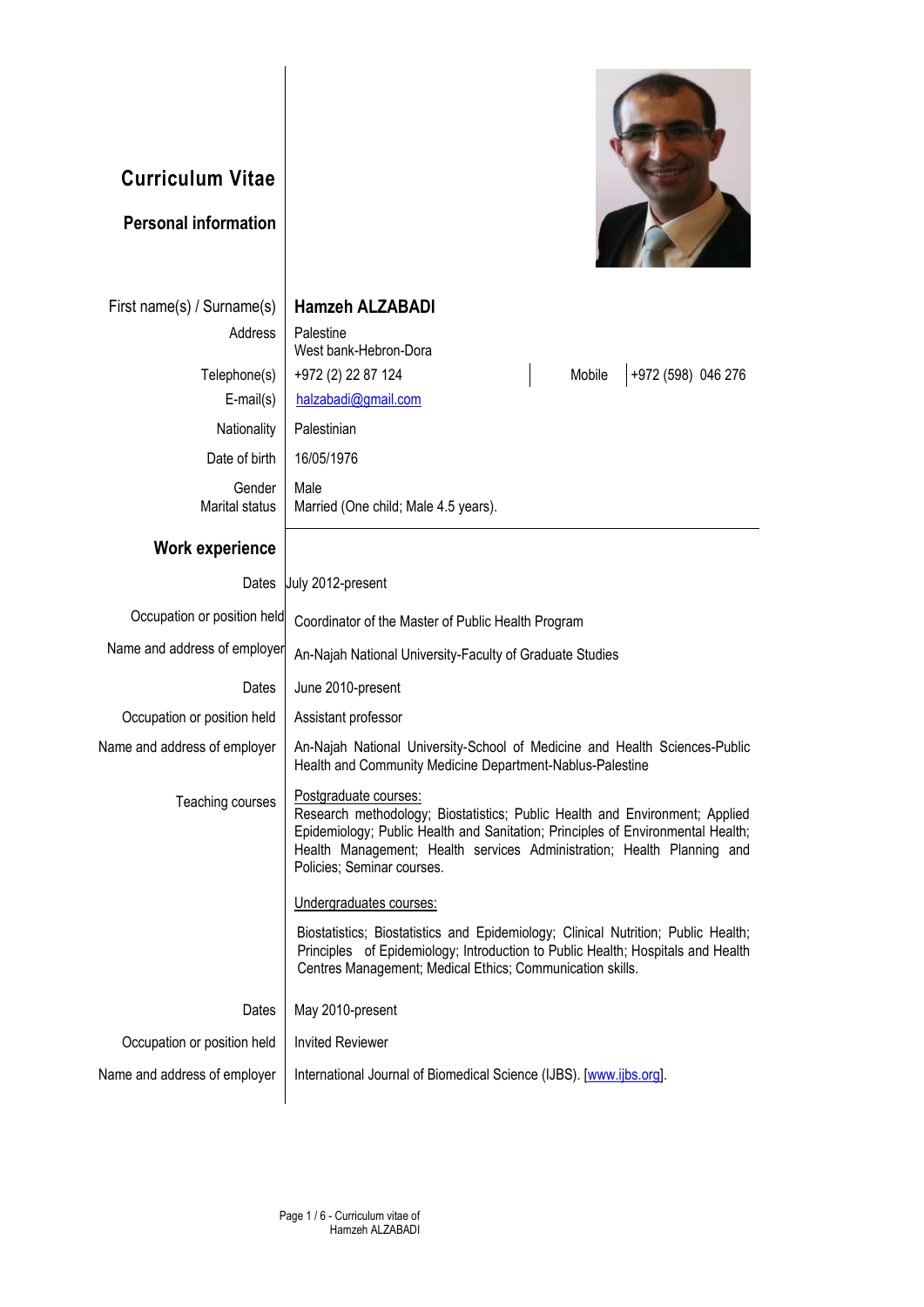## **Dates** Occupation or position held Name and address of employer **Dates** August 2011-present Invited reviewer Science of the Total Environment Journal (STOTEN-Elsevier) [IF= 3.19] 2000 – 2005 Occupation or position held Responsible and dispensing pharmacist Name and address of employer | Hebron-Palestine Type of business or sector | Private **Education and training** Dates 1993 - 1994 Title of qualification awarded  $\vert$  Scientific secondary education Name and type of organisation providing education and training Dora Boy's Secondary School Hebron-Palestine Level of classification | First in class (GPA =  $95.7\%$ ; Excellent grade) Dates 1994 - 1999 Title of qualification awarded  $\parallel$  B.Sc in Pharmacy Name and type of organisation providing education and training Level of classification An-Najah National University **Palestine** Upper 5% in class (GPA = 85.5%; Very good grade). Dates | 2004 - 2006 Title of qualification awarded  $\parallel$  M.P.H in Public Health-minor Environmental Health Name and type of organisation providing education and training AL Quds University Palestine Level of classification | First in class (GPA =  $90.1\%$ ; Excellent grade) Dates 2006 - 2010. Title of qualification awarded | PhD in Health and Life Sciences-Specialized in Public and Environmental Health **Sciences** Name and type of organisation providing education and training Level of classification Henri Poincaré University-Nancy 1 (Now :University of Lorraine ; Université de Lorraine) France Honorable with Jury Felicitations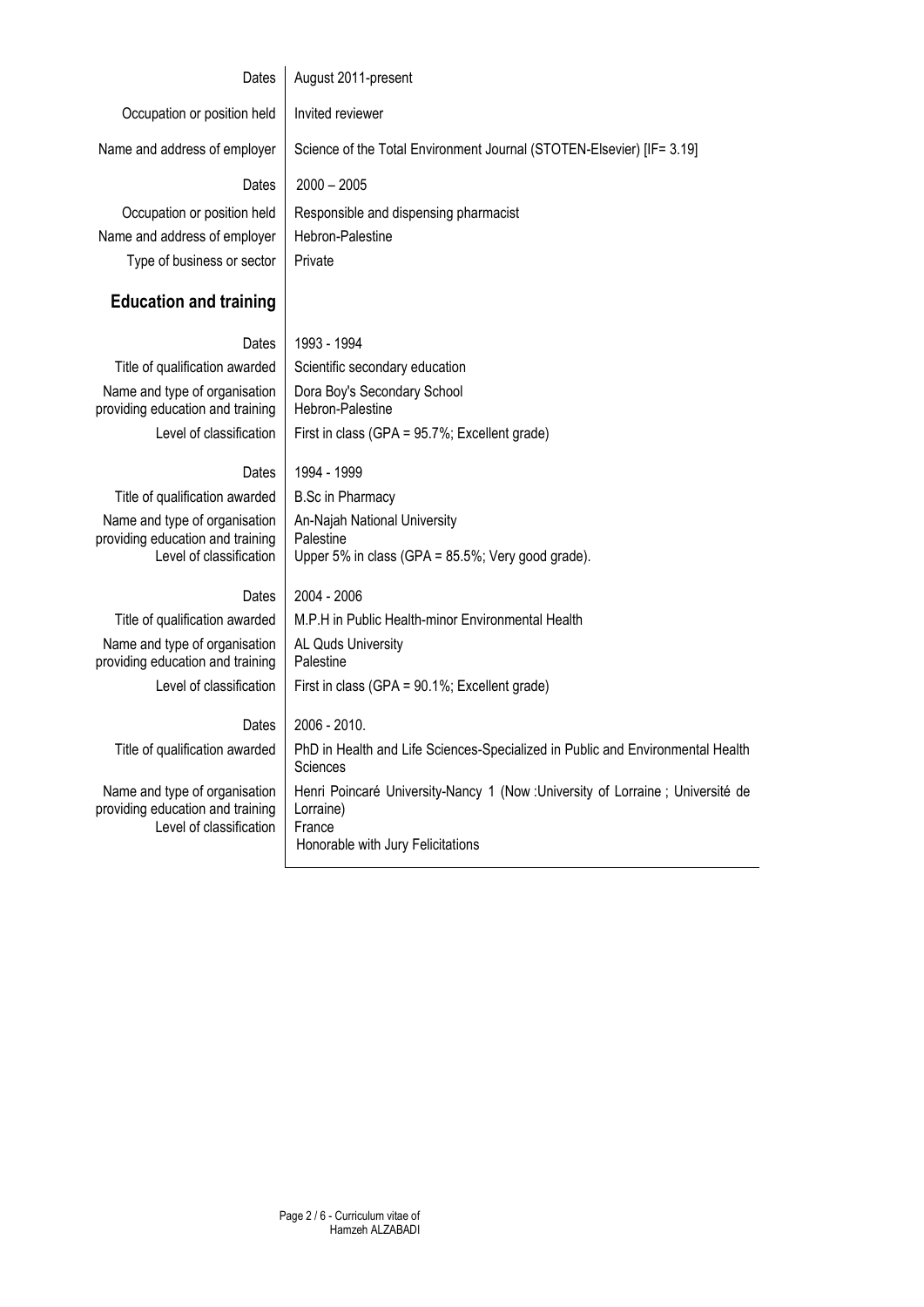| Scientific prizes and awards<br>1994-1999 | Fellowship from UNRWA (United Nation Relief and Work Agency) to study for a<br>B.Sc in pharmacy.                                                                                                                                                                                               |                 |           |
|-------------------------------------------|------------------------------------------------------------------------------------------------------------------------------------------------------------------------------------------------------------------------------------------------------------------------------------------------|-----------------|-----------|
| 2006-2010                                 | Scholarship from the French Foreign Ministry to study for a Ph.D in Public and<br>Environmental Health Sciences in France.                                                                                                                                                                     |                 |           |
| January 2007                              | Wittner prise in cancer research field from Nancy city-France.                                                                                                                                                                                                                                 |                 |           |
| Feb 2008-Apr 2010                         | Fellowship from the INSERM (French National Institute of Health and Medical<br>Research).                                                                                                                                                                                                      |                 |           |
| Jan 2009-Apr 2010                         | Supplementary financial support from Henri Poincaré University-Nancy 1<br>recommended by Pr Denis ZMIROU-NAVIER.                                                                                                                                                                               |                 |           |
| July 2012-Agust 2012                      | Fellowship of the "USA Across Border 2012 program" in the field of<br>Environmental resources, policy and management. A highly-selective and fully-<br>sponsored program from the US Department of State in the Middle East. The<br>program was carried out in USA from 1st to 28th July 2012. |                 |           |
| September 2013-September 2014             | Returning Scholar fellow from the Academic Fellowship Program (Open Society<br>Foundations-Europe). Teaching and Research development scholar 2013/2014.                                                                                                                                       |                 |           |
| <b>Personal skills and</b><br>competences |                                                                                                                                                                                                                                                                                                |                 |           |
| Mother tongue(s)                          | Arabic                                                                                                                                                                                                                                                                                         |                 |           |
| Other language(s)                         |                                                                                                                                                                                                                                                                                                |                 |           |
| Self-assessment                           | Understanding                                                                                                                                                                                                                                                                                  | <b>Speaking</b> | Writing   |
| English                                   | Excellent                                                                                                                                                                                                                                                                                      | Excellent       | Excellent |
| French                                    | Very good                                                                                                                                                                                                                                                                                      | Very good       | Very good |
| <b>Skills and competences</b>             | Environmental and Occupational Health (Evaluation and Prevention of                                                                                                                                                                                                                            |                 |           |
|                                           | Occupational and Environmental Risks)                                                                                                                                                                                                                                                          |                 |           |
|                                           | <b>Environmental Health Sciences</b>                                                                                                                                                                                                                                                           |                 |           |
|                                           | Environmental Epidemiology and Toxicology<br>Environmental pollution; Environmental management and policy<br><b>Public Health</b><br>Epidemiology                                                                                                                                              |                 |           |
|                                           | <b>Biostatistics</b>                                                                                                                                                                                                                                                                           |                 |           |
|                                           | Research methodology                                                                                                                                                                                                                                                                           |                 |           |
|                                           | Risk communications<br>Nutrition and nutritional related issues<br>Social and behavioural dimensions of health                                                                                                                                                                                 |                 |           |
|                                           | Statistical program « SPSS » (Statistical Package for Social Science).                                                                                                                                                                                                                         |                 |           |
|                                           | Program planning, implementation and evaluation<br>Leaderships<br>Negotiation, diversity and ability to mediate between differing interests in the<br>pursuit of health and well-being<br>Conflict management<br>Partnerships, collaboration and advocacy                                      |                 |           |

Page 3 / 6 - Curriculum vitae of Hamzeh ALZABADI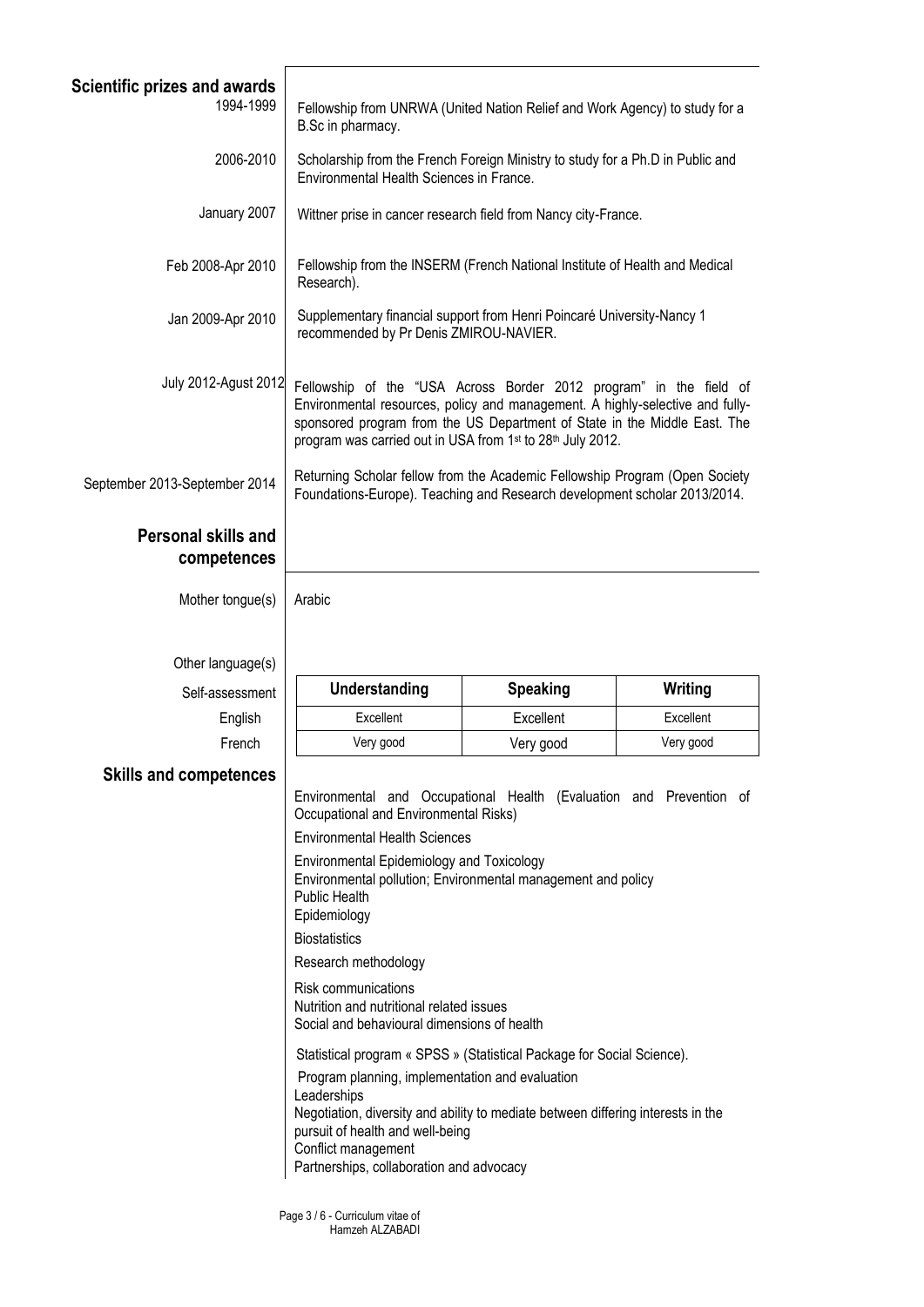|                                                                         | Communication skills.                                                                                                                                                                                                                                                                                                                                                                                                                                                                                                                                                                                                                        |  |
|-------------------------------------------------------------------------|----------------------------------------------------------------------------------------------------------------------------------------------------------------------------------------------------------------------------------------------------------------------------------------------------------------------------------------------------------------------------------------------------------------------------------------------------------------------------------------------------------------------------------------------------------------------------------------------------------------------------------------------|--|
|                                                                         | Team building and working spirit.<br>Excellent computer skills.                                                                                                                                                                                                                                                                                                                                                                                                                                                                                                                                                                              |  |
| <b>Additional information</b>                                           |                                                                                                                                                                                                                                                                                                                                                                                                                                                                                                                                                                                                                                              |  |
| <b>Master Theses Supervision</b>                                        | Exposure Assessment and Health Hazard of Indoor Radon in the<br>1.<br>Elementary Schools of Tulkarem Province, Palestine. Supervision 2013.                                                                                                                                                                                                                                                                                                                                                                                                                                                                                                  |  |
| Master theses Examination in the Master<br>of Public Health (2011-2014) | 2.<br>Evaluation of Darkroom Disease Symptoms among Radiographers in the<br>West Bank Hospitals, Palestine. Supervision 2013.<br>.                                                                                                                                                                                                                                                                                                                                                                                                                                                                                                           |  |
|                                                                         | 1.<br>Medication errors: Nurse's Perceptions of main types and leading factors,<br>and reporting attitudes. Internal examiner 2014 (An-Najah National<br>University).                                                                                                                                                                                                                                                                                                                                                                                                                                                                        |  |
|                                                                         | 2.<br>Knowledge and Practice of Standard Precaution and Sharp Injuries among<br>Nurses. Internal examiner 2013 (An-Najah National University).                                                                                                                                                                                                                                                                                                                                                                                                                                                                                               |  |
|                                                                         | 3.<br>Quality of Life and its Determinants among Type I DM Patients Attending<br>the MoH Primary Healthcare Clinics in the Northern Districts of the West<br>Bank. External examiner 2013 (Al Quds University).                                                                                                                                                                                                                                                                                                                                                                                                                              |  |
|                                                                         | Evaluation of the Food Safety Situation and Characteristics in the West<br>4.<br>Bank Central Area Restaurants. External examiner 2012 (Al-Quds<br>University).                                                                                                                                                                                                                                                                                                                                                                                                                                                                              |  |
|                                                                         | Prevalence of Overweight and Obesity and their Associations with the<br>5.<br>Eating Habits among Students from An-Najah National University: A Cross<br>Sectional Study. Internal examiner 2011 (An-Najah National University).                                                                                                                                                                                                                                                                                                                                                                                                             |  |
| Memberships                                                             | -Research Evaluation Committee-Faculty of Medicine and Health Sciences (An-<br>Najah National University, 2010-present)<br>-Head of Quality Assurance Committee in the Master program of Public Health<br>july 2011-july 2012 (An-Najah National University)<br>-Member in the Master program Committee of Public Health (An-Najah National<br>University; 2010-present)<br>-Member of the Biostatistics and Bioequivalence committee in the Palestinian<br>Ministry of Health; 2011-present.<br>-Member of the Graduate Studies Council, July 2012-July 2013<br>-Member of the Palestinain Pharmaceutical Association, January 2000-Present |  |
| Research projects supervision                                           | Knowledge, Attitudes, and Practices of Non-smoking Palestinian women<br>1.<br>Employed with Higher Education toward Secondhand Smoke Exposure.                                                                                                                                                                                                                                                                                                                                                                                                                                                                                               |  |
|                                                                         | (Supervision-2014).                                                                                                                                                                                                                                                                                                                                                                                                                                                                                                                                                                                                                          |  |
|                                                                         | 2.<br>Arsenic in the Palestinian food chain. What is going on? A review                                                                                                                                                                                                                                                                                                                                                                                                                                                                                                                                                                      |  |
|                                                                         | (Supervision-2014).                                                                                                                                                                                                                                                                                                                                                                                                                                                                                                                                                                                                                          |  |
|                                                                         | Outcomes of Laparoscopic Sleeve Gastrectomy among Obesity Patients in<br>3.<br>the Northern West Bank: A Retrospective Records Review. (Supervision-                                                                                                                                                                                                                                                                                                                                                                                                                                                                                         |  |
|                                                                         | 2012)                                                                                                                                                                                                                                                                                                                                                                                                                                                                                                                                                                                                                                        |  |
|                                                                         | Radon detection in the drinking water supply of Nablus city, Palestine<br>4.<br>(Supervision-2011)                                                                                                                                                                                                                                                                                                                                                                                                                                                                                                                                           |  |
|                                                                         | Review of tens of research proposals in the school of medicine and<br>5.<br>health sciences for the sixth year medical students and the Master of<br>Public Health students-2010-Present.                                                                                                                                                                                                                                                                                                                                                                                                                                                    |  |
|                                                                         |                                                                                                                                                                                                                                                                                                                                                                                                                                                                                                                                                                                                                                              |  |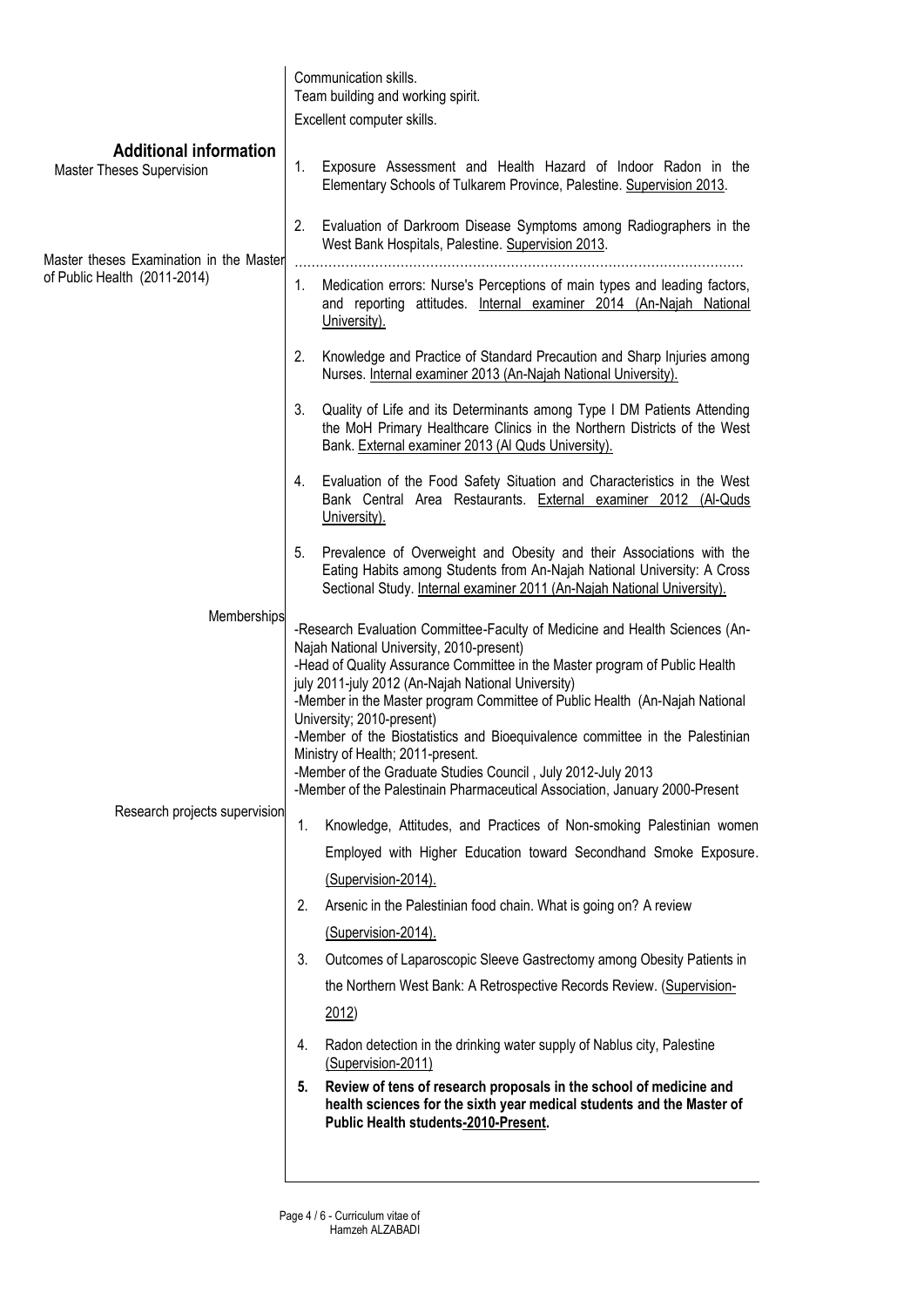| <b>MPH Thesis</b>                                                  | Determinants for the Attendance of Asthma Patients at Emergency Rooms of<br>Alia Governmental Hospital in Hebron, Palestine.                                                                                                                                                                                                                                                                                      |  |
|--------------------------------------------------------------------|-------------------------------------------------------------------------------------------------------------------------------------------------------------------------------------------------------------------------------------------------------------------------------------------------------------------------------------------------------------------------------------------------------------------|--|
| PhD Thesis                                                         | Biomarkers of Evaluation of Complex Environmental Exposure: Exposure<br>Assessment of Sewage Workers to Genotoxicants.<br>-A project was funded mainly by the French National Institute of Cancer (INCa).                                                                                                                                                                                                         |  |
| Scientific reports-2005                                            | -Health effects of lead exposure on gas stations' workers.                                                                                                                                                                                                                                                                                                                                                        |  |
|                                                                    | Health effects of diesel particles and its carcinogenic effects on the population.                                                                                                                                                                                                                                                                                                                                |  |
|                                                                    | -Health effects of asbestos exposure and its lung cancer effects.                                                                                                                                                                                                                                                                                                                                                 |  |
| <b>Publications</b><br><b>International Peer reviewed journals</b> | Al Zabadi H, Daqour A, Hawari A, Hasouni J. Short-term outcomes of<br>1.<br>laparoscopic sleeve gastrectomy among obesity patients in the<br>northern west bank: a retrospective records review. BMC Res Notes.<br>2014 Feb 7;7(1):85. doi: 10.1186/1756-0500-7-85.                                                                                                                                               |  |
|                                                                    | Hamzeh Al Zabadi, Samar Musmar, Shaza Issa, Nidal Dwaikat and<br>2.<br>Ghassan Saffarini. Exposure assessment of radon in the drinking<br>water supplies: A descriptive study in Palestine. BMC Res Notes. 2012<br>Jan 13;5:29. doi: 10.1186/1756-0500-5-29.                                                                                                                                                      |  |
|                                                                    | 3.<br>Al Zabadi H, Ferrari L, Sari Minodier I, Kerautret M, Tiberguent A,<br>Paris C, Zmirou-Navier D. Integrated Exposure Assessment of<br>Sewage Workers to Genotoxicants: an Urinary Biomarker Approach<br>and Oxidative stress Evaluation. Environ Health. 2011 Mar 24;10:23.<br>doi: 10.1186/1476-069X-10-23.                                                                                                |  |
|                                                                    | Al Zabadi H, El Sharif N. Risk factors for asthma severity among<br>4.<br>emergency rooms attendees, Palestine. Pulm Pharmacol Ther. 2009<br>Jun;22(3):208-13. doi: 10.1016/j.pupt.2008.12.016.                                                                                                                                                                                                                   |  |
|                                                                    | Al Zabadi H, Ferrari L, Laurent AM, Tiberguent A, Paris C, Zmirou-<br>5.<br>Navier D. Biomonitoring of complex occupational exposures to<br>carcinogens : the case of sewage workers in Paris. BMC Cancer. 2008<br>Mar 6;8:67. doi: 10.1186/1471-2407-8-67.                                                                                                                                                       |  |
|                                                                    | 6.<br>H. Al Zabadi, N. El Sharif. Factors Associated with Frequent<br>Emergency Room Attendance by Asthma Patients in Palestine. Int J<br>Tuberc Lung Dis. 2007 Aug; 11(8): 920-7.                                                                                                                                                                                                                                |  |
| Conferences' abstract books                                        | Hamzeh Al Zabadi, Luc Ferrari, Caroline Gaucher, Chantal Faye,<br>7.<br>Philippe Hartemann, Christophe Paris and Denis Zmirou-Navier.<br>Arguments for a choice between HepG2 and HeLa S3 human-derived<br>cell lines for a comet assay. Submitted.                                                                                                                                                               |  |
|                                                                    | H. Al Zabadi, N. El Sharif. Risk Factors for Asthma Severity among<br>8.<br>Emergency Rooms Attendees, Palestine. Abstract published and<br>presented at the 39 <sup>th</sup> International Union Against Tuberculosis and<br>Lung diseases Conference, (Paris) (18/10/2008-22/10/2008).                                                                                                                          |  |
|                                                                    | 9.<br>Al Zabadi H, Ferrari L, Laurent AM, Tiberguent A, Paris C, Zmirou-<br>Navier D. 2008. Biomonitoring of complex occupational exposures to<br>carcinogens: the case of sewage workers in Paris. Poster published<br>and presented in the textbook of the French Society of Biochemistry<br>and Molecular Biology for the 36 <sup>ème</sup> Forum of Young Researchers,<br>France-Nancy (25-27 Aug 2009).      |  |
|                                                                    | 10. Hamzeh AL Zabadi, Luc Ferrari, Yvon le Moullec, Aziz Tiberguent,<br>Christophe Paris and Denis Zmirou-Navier. Integrated Exposure<br>Assessment of Sewage Workers to Genotoxicants: A Urinary<br>Biomarker Approach and Oxidative stress Evaluation. Abstract<br>published in the textbook of "International Conference on Biomarkers<br>and Clinical Research", 22-23/11/2010, Santa Clara, California, USA. |  |
|                                                                    | 11. Hamzeh AL Zabadi, Luc Ferrari, Yvon le Moullec, Aziz Tiberguent,                                                                                                                                                                                                                                                                                                                                              |  |